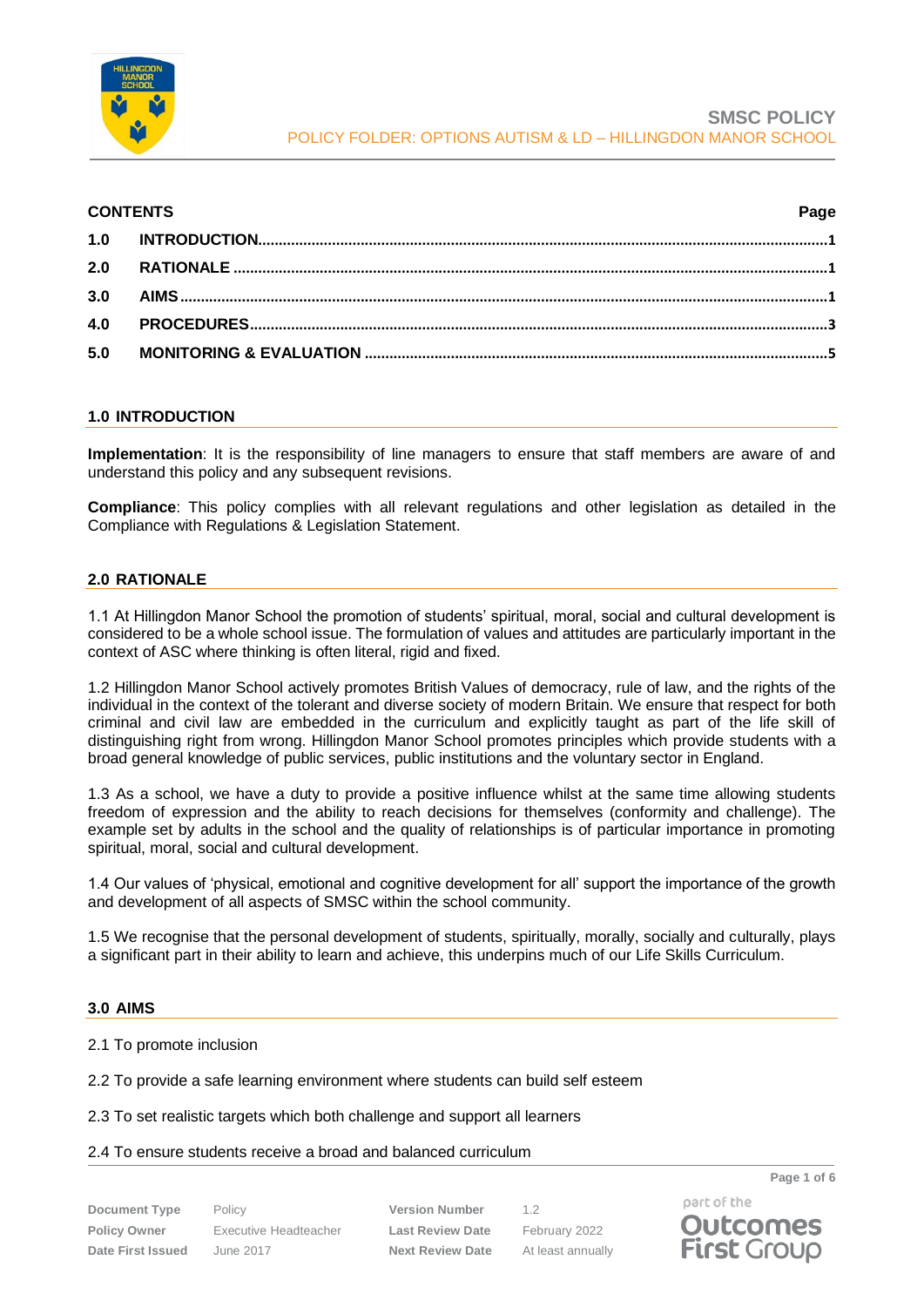

2.5 To provide an education that provides students with opportunities to explore and develop their own values and beliefs, spiritual awareness, high standards of personal behaviour, a positive caring attitude towards other people, an understanding of their social and cultural traditions and an appreciation of the diversity and richness of other cultures, within the context of British values of respect and tolerance. Whilst providing a safe environment in which diverse views can be considered, views which are derogatory of particular faiths or ethnic groups or otherwise in opposition to fundamental British values cannot be promoted within the school. Visiting speakers will be vetted to ensure their views are compliant with British values.

2.6 To ensure that all curriculum areas have a contribution to make to a student's spiritual, moral, social and cultural development and opportunities for this will be planned in each area of the curriculum

2.7 All curriculum areas should seek to use illustrations and examples drawn from as wide a range of cultural contexts as possible

2.8 To ensure that the integrity and spirituality of students from all faith backgrounds will be respected and explored. The diversity of spiritual traditions will be recognised, and students will be given access to varied views and beliefs

2.9 All adults will model and promote expected behaviour, treating all people as unique and valuable individuals and showing respect for students and their families

2.10 To ensure that students should understand the need for rules which should reflect, reiterate, promote and reward acceptable behaviour and provide opportunities to celebrate students' work and achievements

2.11 To ensure that everyone connected with the school is aware of our values and principles

2.12 To ensure a consistent approach to the delivery of SMSC issues through the curriculum and the general life of the school

2.13 To give each student a range of opportunities to reflect upon and discuss their beliefs, feelings and responses to personal experience in particular in relation to ASC

2.14 To enable students to develop an understanding of their individual and group identity, their social and cultural environment and an appreciation of the many cultures that enrich our society

2.15 To provide each student with the opportunity to explore social and moral issues, and develop a sense of social and moral responsibility

## **Spiritual Development**

As a school we aim to provide learning opportunities that will enable students to:

- Sustain self-esteem in their learning experience
- Develop capacity for critical and independent thought
- Foster their emotional life and express their feelings
- Experience moments of stillness and reflection
- Discuss beliefs, feelings, values and responses to personal experiences
- Form and maintain worthwhile and satisfying relationships
- Reflect on, consider and celebrate the wonders and mysteries of life

#### **Moral development**

As a school we aim to provide learning opportunities that will enable students to:

- Recognise the unique value of each individual
- Listen and respond appropriately to the views of others
- Gain the confidence to cope with setbacks and learn from mistakes

**Document Type** Policy **Version Number** 1.2

**Policy Owner** Executive Headteacher **Last Review Date** February 2022 **Date First Issued** June 2017 **Next Review Date** At least annually

**Page 2 of 6** part of the

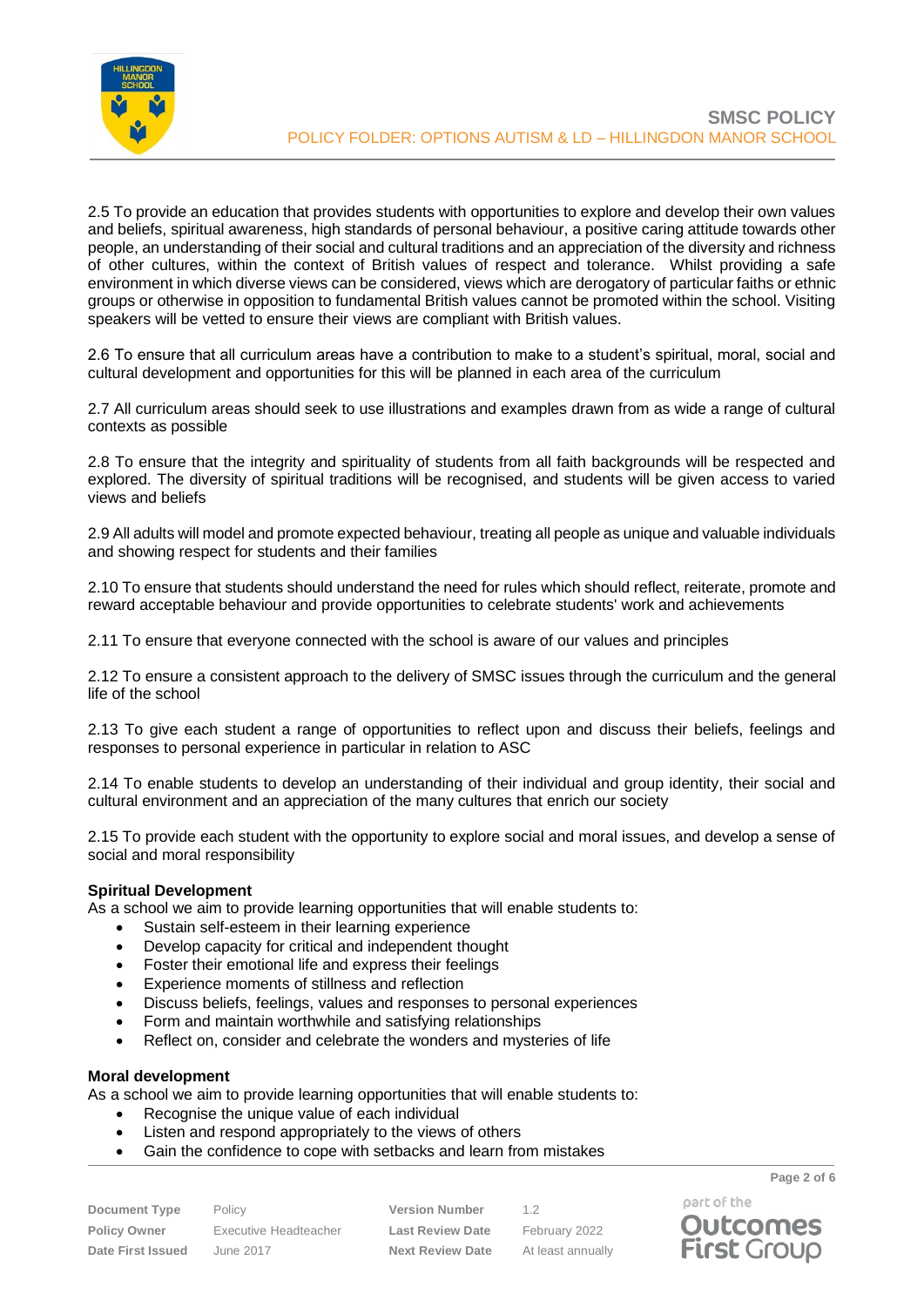

- Take initiative and act responsibly with consideration for others
- Distinguish between right and wrong
- Show respect for the environment
- Make informed and independent judgments
- Accept responsibility for their actions

#### **Social Development**

As a school we aim to promote opportunities that will enable students to:

- Develop an understanding of individual and group identity
- Learn about service in the school and wider community
- Gain a general knowledge of public institutions, services and the voluntary sector in England

#### **Cultural Development**

As a school we aim to promote opportunities that will enable students to:

- Recognise the value and richness of cultural diversity in the UK and how the influence on individuals and society
- Develop an understanding of the social and cultural environment
- Develop an understanding of UK's local, national, European, Commonwealth and global dimensions.
- Understand that all people living in England are subject to the law of the land, whilst they may have differing views as to what is right and wrong.

## <span id="page-2-0"></span>**4.0 PROCEDURES**

3.1 Development in SMSC will take place across all curriculum areas, within activities that encourage students to recognise the spiritual dimension of their learning, reflect on the significance of what they are learning, and to recognise any challenges that there may be to their own attitude and lifestyle.

3.2 All curriculum areas should seek illustrations and examples drawn from as wide a range of cultural contexts as possible.

3.3 Class discussions will give students opportunities to:

- Talk about personal experiences and feelings
- Express and clarify ideas and beliefs
- Speak about difficult events, e.g. bullying, death etc.
- Share thoughts and feelings with other people
- Explore relationships with friends/family/others
- Consider others' needs and behaviour
- Show empathy
- Develop self-esteem and a respect for others
- Develop a sense of belonging

3.4 Develop the skills and attitudes that enable students to develop socially, morally, spiritually and culturally — e.g. empathy, respect, open mindedness, sensitivity, critical awareness

3.5 Many curriculum areas provide opportunities to:

- Listen and talk to each other
- Learn an awareness of treating all as equals
- Agree and disagree
- Take turns and share equipment
- Work cooperatively and collaboratively

**Document Type** Policy **Version Number** 1.2 **Policy Owner** Executive Headteacher **Last Review Date** February 2022 **Date First Issued** June 2017 **Next Review Date** At least annually

part of the **Outcomes** 

**First Group** 

**Page 3 of 6**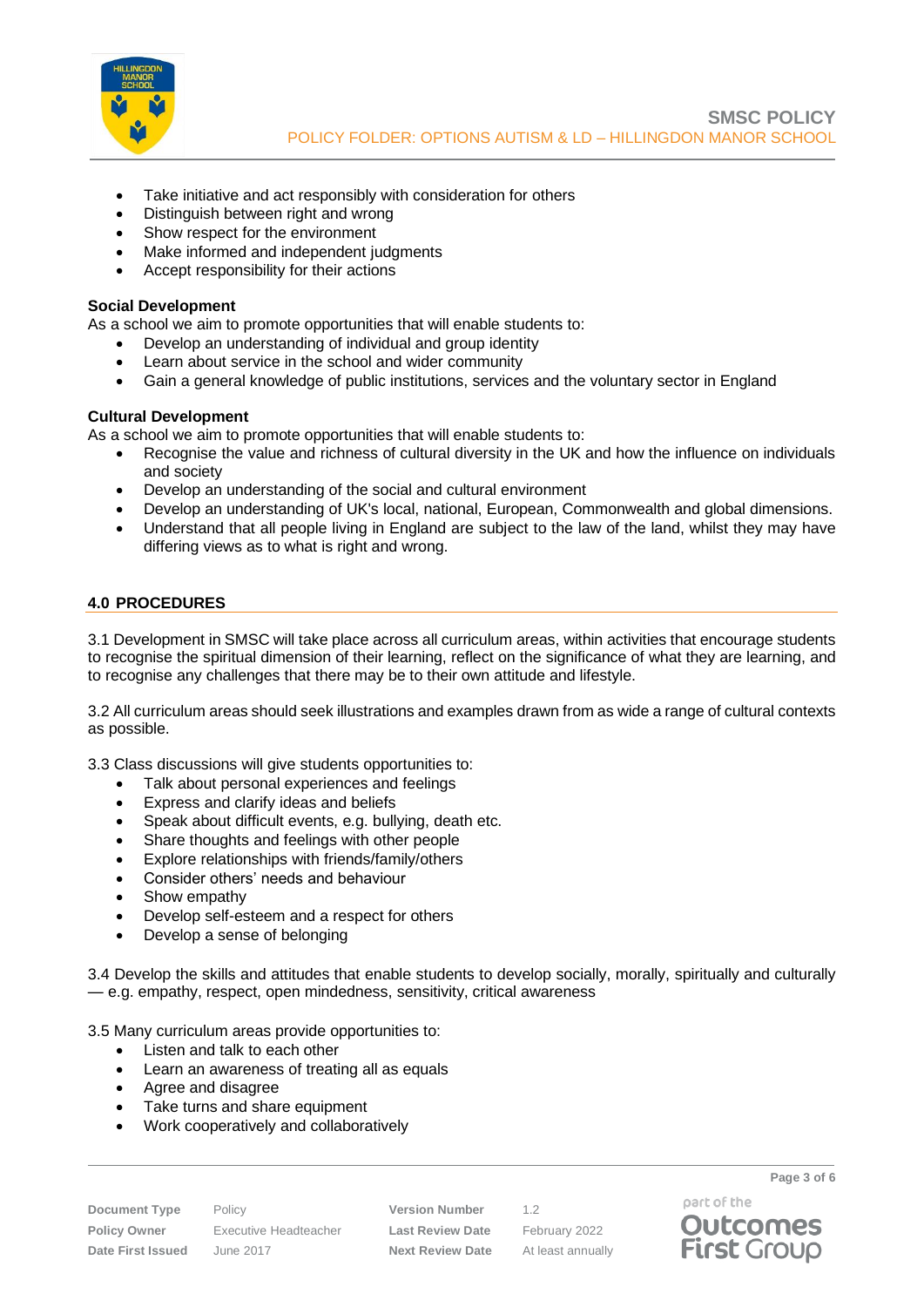

3.6 The ethos of the school is reflected in the aims of this policy and will be developed using strategies such as:

- School expectations that promote the development of self-awareness and personal responsibility
- School policies that promote equality of access and opportunity for all students
- Activities which encourage the development of initiative and understanding of living in a diverse community
- An environment that is safe and secure
- Visitors who provide positive role models for all students
- Celebrations that promote the recognition of individual worth, spiritual awareness and reflective attitude to life experiences
- Displays which reflect and encourage respect for diversity of cultures  $\mathbb I$  colleagues who promote and demonstrate principles such as fair play, tolerance, respect, understanding, honesty, empathy and justice.

## **Spiritual Development is encouraged through:**

- The values and attitudes the school upholds and identifies
- Religious Education; acts of collective worship and other assemblies
- Provide Out of School Hours learning opportunities each term via the ASC & DoEA
- The general ethos and climate of the school
- A culture of listening and valuing the opinion of others

# **Moral development is encouraged through:**

- An ability to distinguish right from wrong based on knowledge of the moral codes of their own and other cultures
- An ability to think through the consequences of their own actions
- A willingness to express their views on ethical issues and personal values
- The confidence to express their view if they consider they or another is being treated unfairly
- An ability to make responsible judgements on moral dilemmas
- Commitment to personal values regarding issues that are held to be right by some but wrong by others
- A considerate style of life
- Respect for other people's views and feelings as well as their own.
- An understanding of the need to reassess values and moral codes in the light of experience
- An understanding of the rights and responsibilities they have in the community and society in which they live, including respect for the civil and criminal law

## **Moral issues will be addressed through:**

- The behaviour, sanctions and rewards policy
- Assemblies, Religious Education and PSHE
- Swiftly dealing with issues of injustice and discrimination; involving the students in the decision making where possible
- Providing a safe working environment in which students can express their views and opinions
- Model through relationships and interactions, the principles we wish to promote.
- Encourage students to take responsibility for their own actions and correct their behaviour as appropriate
- Acknowledge, praise and reward good behaviour
- Recognise a moral view that engages students to help those less fortunate themselves through charitable events and giving
- Enabling young people to distinguish right from wrong and respect the civil and criminal law

## **Social development is encouraged through:**

- The student's ability to adjust to a range of social contexts by appropriate and sensitive behaviour
- Working successfully as a member of a group or team  $\mathbb I$  An ability to share views and opinions with others and work towards consensus

| <b>Document Type</b> | Polic |
|----------------------|-------|
| Policy Owner         | Exec  |
| Date First Issued    | June  |

**Version Number** 1.2 **Policy Owner** Executive Headteacher **Last Review Date** February 2022 **Date First Issued** June 2017 **Next Review Date** At least annually



**Page 4 of 6**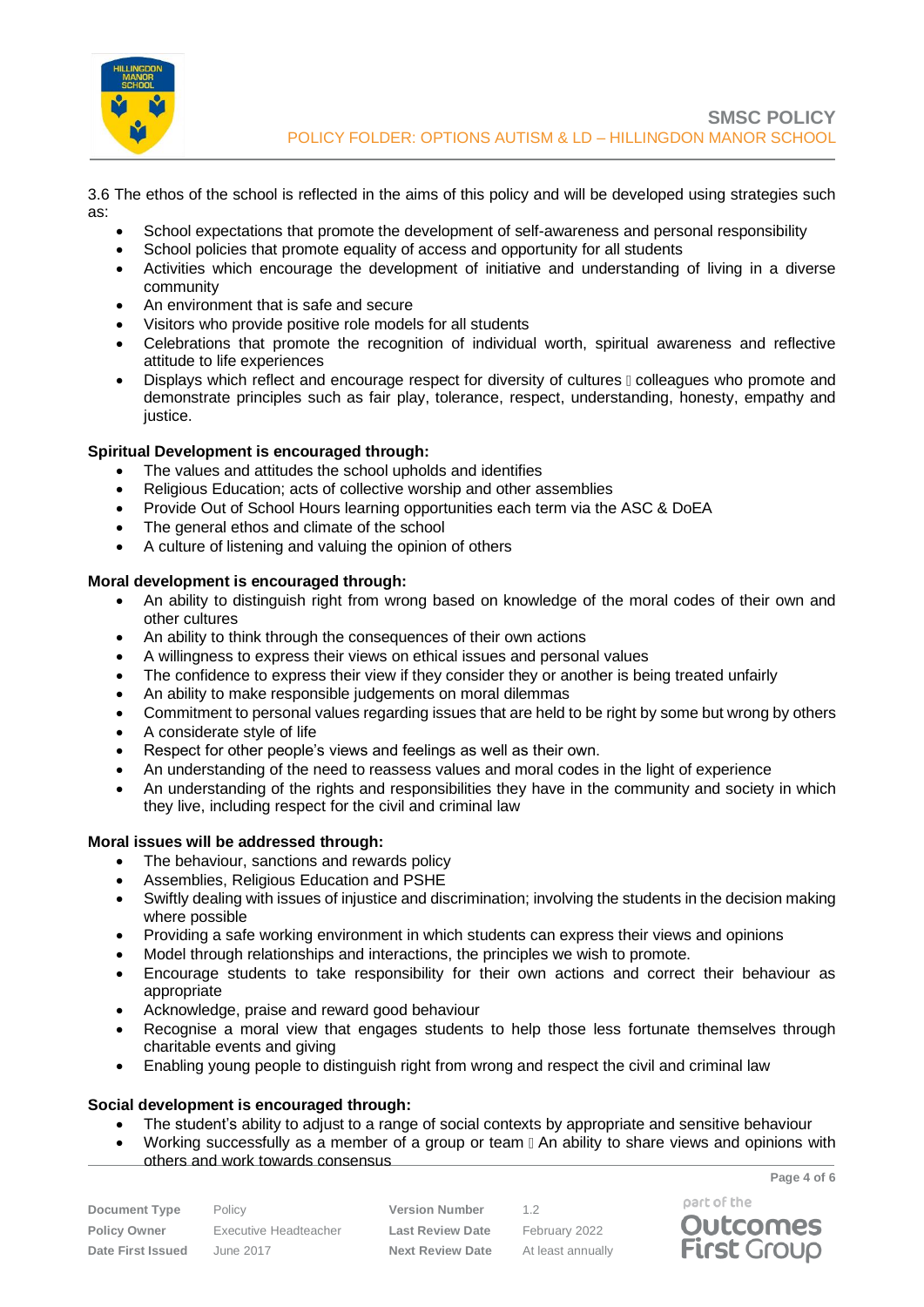

- Respect for people, living things, property and the environment.
- Appreciation of others rights and responsibilities
- An understanding of the structures of society and its organisation

## **Social issues will be addressed through:**

- Encouraging a sense of community
- Assemblies, PSHE and Religious Education
- Provide opportunities for students to work in a variety of social groupings both in and out of class and across the whole school
- Provision of extra-curricular activities and sport
- Provide positive whole school experiences such as school productions, music events, assemblies, award and prize giving, residential opportunities, off timetable enrichment experiences.
- Provision of opportunities to attend cultural events outside of the school not normally part of the academic curriculum
- Encouraging students to develop valuable personal qualities: thoughtfulness, honesty, respect.
- An ability to resolve tensions and conflict
- Encouraging students to express their view about their school and how it can be improved e.g. Student Council

# **Cultural development will be developed through:**

- An ability to recognise their own cultures and values
- An ability to recognise cultural diversity and respect other people's values and beliefs.
- An openness to new ideas
- A willingness to participate in artistic and cultural events
- Ability to recognise and understand images and icons that have significance and meaning in culture

## **Cultural issues will be addressed through:**

- Celebration our students' individual gifts and talents
- Raising awareness of other cultures through assemblies, religious education, history AND International Studies delivered through the Life Skills curriculum
- Provide opportunities for visits that aim to explore language, history and cultural achievement
- Provide opportunities to take part in cultural events such as drama productions, musical events
- Reporting incidents of racism and prejudice appropriately

## <span id="page-4-0"></span>**5.0 MONITORING & EVALUATION**

5.1 Provision for SMSC is monitored and reviewed on a regular basis by SLT

5.2 SLT identifies aspects within subject areas to be included in teacher planning and monitors teacher plans and their evaluations and assessments

5.3 Monitoring of resource provision, identifying shortfalls and provision feedback via SLT through lesson observations

5.4 Teaching staff to include SMSC in lesson planning and evidenced on the lesson plan proforma

# **6.0 RELATED POLICIES**

Sex and Relationships Policy Primary Sex and Relationships Policy Secondary Curriculum Handbook

**Document Type** Policy **Version Number** 1.2 **Policy Owner** Executive Headteacher **Last Review Date** February 2022 **Date First Issued** June 2017 **Next Review Date** At least annually

part of the **Outcomes** 

**First Group** 

**Page 5 of 6**